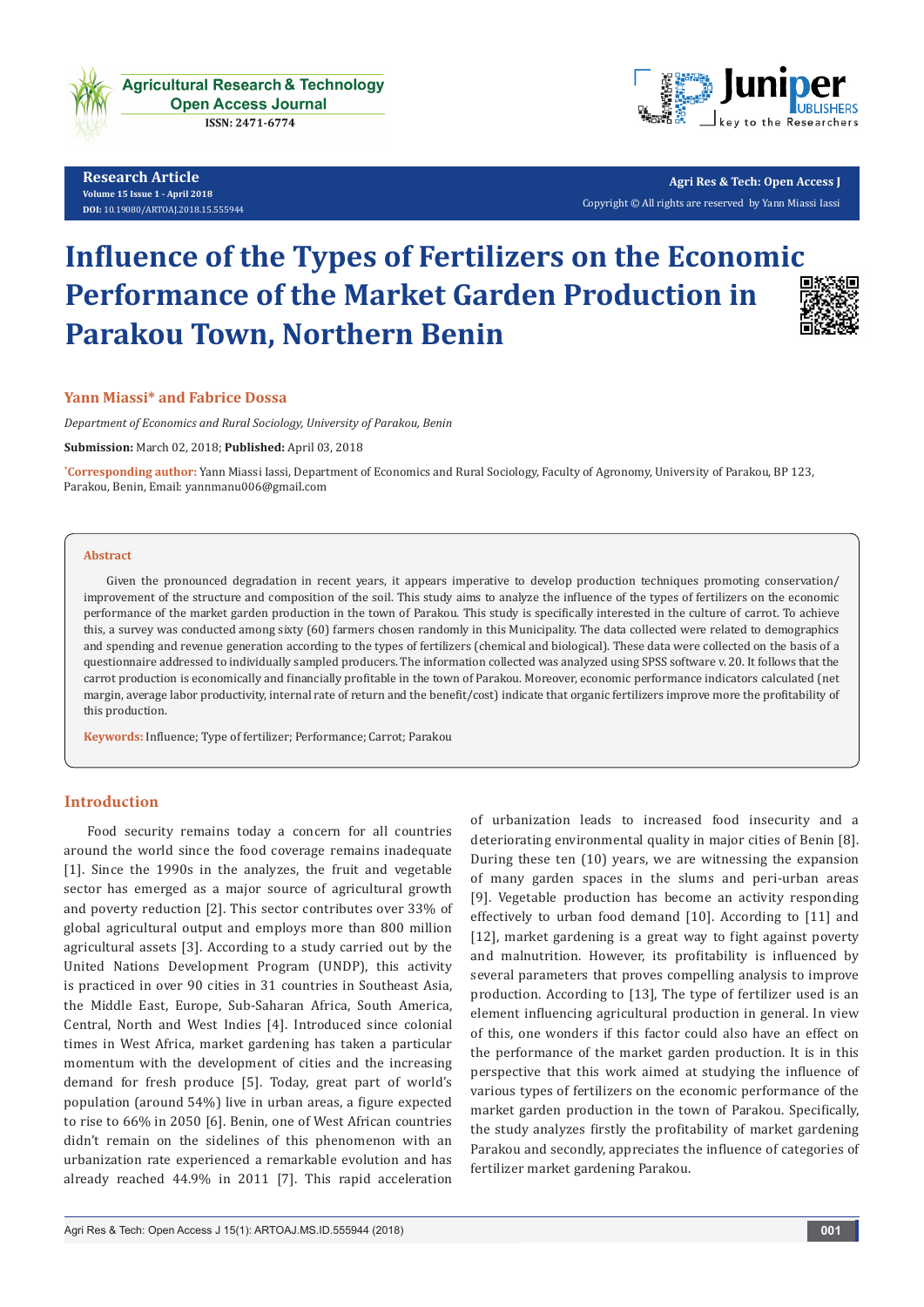# **Methodology**

# **Presentation and selection of the study area**

This study focuses on the town of Parakou, (north-Benin) precisely in the department of Borgou. Head of the department and northern capital, the town is located at 9° 21 'north latitude and 2° 36' east longitude, at an average altitude of 350m. It covers an area of 441 km2 and is an important crossroads of major highways (Cotonou-Public and hinterland countries). Subdivided into three districts, the city is limited to the north by the municipality of N'Dali, south, east and west by the commune Tchaourou. According to RGPH4, the population of the Parakou city increased from 149,819 inhabitants in 2002 to 255,478 inhabitants in 2013. In Parakou, climate is tropical and humid (Climate South Sudanese). It is characterized by the alternation of a rainy season (May to October) and a dry season (November to April). Concerning the soils , Parakou is characterized by a predominance of light-textured soils of substantial thickness due to the weakness of erosion. The Borgou economy in general and its capital in particular is mainly based on trade, tourism, crafts, livestock, fisheries and agriculture. Parakou, cosmopolitan town, harbours many market gardeners farmers especially because

of its river system consists of a large number of rivers and shoals, tributaries of the right bank of the Okpara. The research sites included in the study (Banikanni, Tokokpè-Kara, Zongo II Sourou-Wansirou) were selected based on the following criteria:

The presence of the producers of vegetable crops using organic fertilizers as well as chemical;

ii. The accessibility of sites and

iii. The distance between sites.

#### **Sampling**

In this study, carrot producers are the units of observation. Four (04) production sites were selected for further investigation due to the small number of sites and the number of vegetable growers per site (increased drought and drying up of rivers leading many market gardeners to move towards off-farm activities). Given the resources and time allocated to study a sample of 60 producers was selected randomly in order to give equal chance to all market gardeners to be part of the sample. The list of producers for each site was obtained from the secretaries of producer groups. Table 1 shows the composition of the sample per market garden sites

**Table 1:** Sample Composition per market garden site.

| <b>Sites</b>                          | <b>Banikanni</b> | Sourou | <b>Zongo II</b> | Tokokpè-Kara | <b>Total</b> |
|---------------------------------------|------------------|--------|-----------------|--------------|--------------|
| Number of<br>' Sites<br>respondents / | ⊥∪               | ⊥∪     | ᆠ               | <b>LU</b>    | 60           |

Source: Survey Results, 2017

#### **Materials and Methods**

## **Materials**

In achieving the objectives of this study, a survey form was developed to collect information on sociodemographic factors of market gardeners (sex, educational level, marital status, Ethnic, Religious), production volum, the area sown, price of sale, production expenses (purchase of fertilizer, urea, pesticides, labor, tools/equipment, taxes and dues), the daily rate, the number of hours/day, and categories of fertilizer used.

#### **Methods**

**002**

Data were collected through individual interviews with survey questionnaires. These data were included in a database with the Access software 2016 and then exported into SPSS v20 software 32bits for analysis. The calculations, averages, standard deviations, minimum and maximum were used both for the presentation of the sociodemographic characteristics of producers and the analysis of the profitability of market gardening; The Student t test was used to analyze the relationship between the type of fertilizer used and the profitability of the market garden production.

Analysis of the profitability of production was carried out on the basis of some economic indicators of profitability. The choice of these indicators draws on the work of [14-16] and [17]. Four

(04) indicators were used: the net margin of production, the average productivity of family labor, the internal rate of return and the benefit/cost.

**Net Margin (NM):** Net production margin is obtained by deducting from the Gross Product Value (GPV) the total costs (TC) or by deducting from the Gross Margin (GM) Fixed Costs (FC) [15]. it is expressed by the following formula :

# $NM = GPV - TC = GPV - VC - FC = GM - FC$

It is expressed in FCFA/unit area. In this study, the unit area considered is the m².

If NM>0, then it is concluded that the gross product value arrives to cover both fixed costs that variable costs. Market gardening is economically profitable in Parakou.

By cons, if NM<0, then the gross product value cannot cover the overall costs of production. In this case, the production is not economically profitable.

Note that VC (variable costs) represent expenditures for the purchase of inputs (fertilizers, insecticides, pesticides and labor) and fixed costs FC correspond to expenses incurred by the operation but not related to production volume; These are mainly capital expenditures. FC is determined by applying a linear damping rate to the total value acquisition equipment. This rate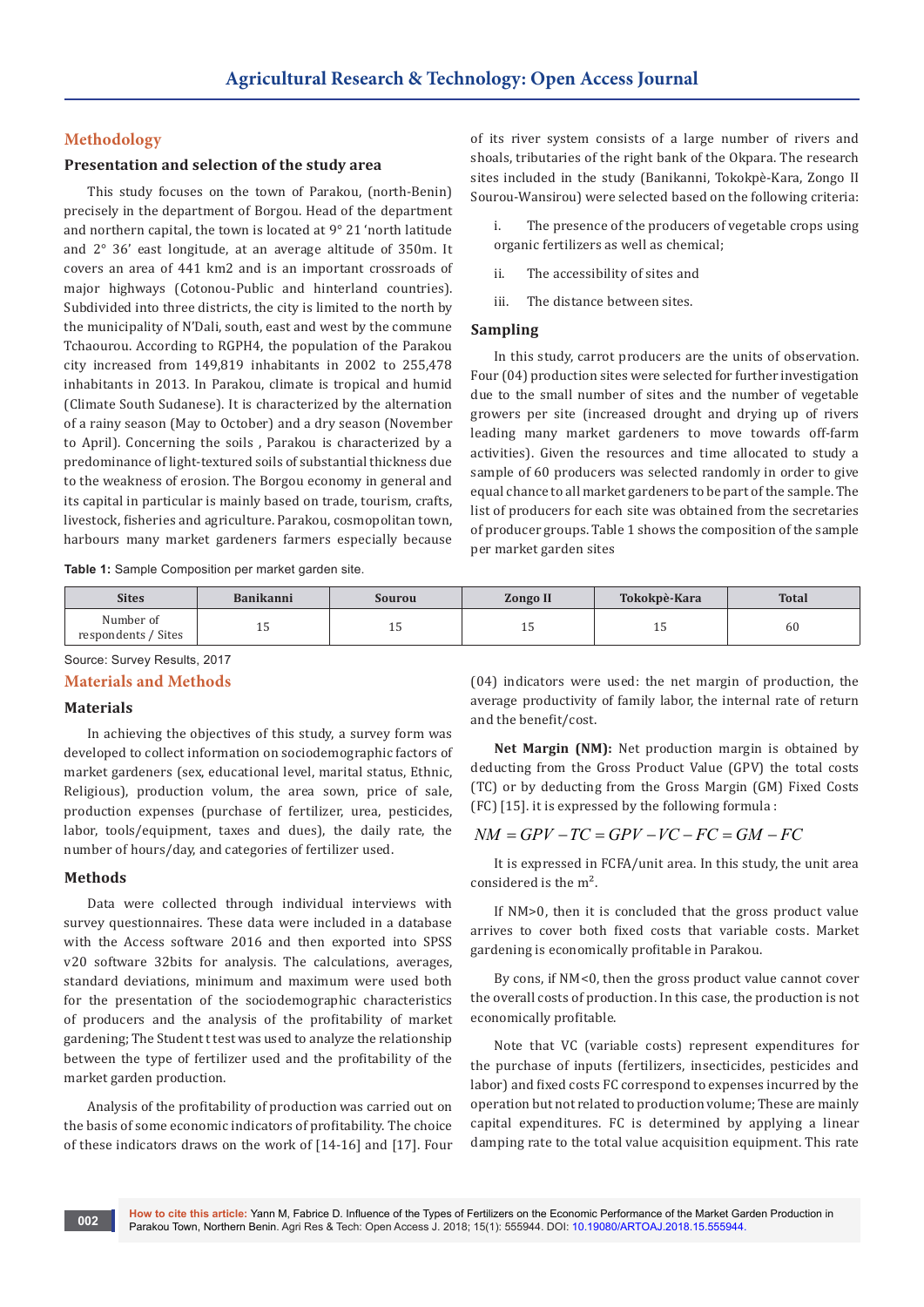corresponds to the inverse of the lifetime of the equipment [18].

The lifetime and cost vary from one tool to another. The tools used on various market garden sites are: the hoe; little hoe, watering can, wheelbarrow. Table 2 presents the useful lives and the respective costs of the tools used:

**Table 2:** Lifetimes (year) and cost tools (CFA) used.

| <b>Tools</b> | Hoe   | Little Hoe | Watering | Wheel<br><b>barrow</b> |
|--------------|-------|------------|----------|------------------------|
| Life times   | 3     |            | 3        |                        |
| Couts        | 2.500 | 1,000      | 10,000   | 12,000                 |

Source: Survey Results, 2017.

**Average Net Productivity of Labor (APL):** It is defined as the net margin per family labor unit used for production [17]. Mathematically, it is expressed by the formula:

$$
APL = NM / FL
$$

With APL Average net Productivity of Labor (family labor in FCFA/HJ).

This is the daily labor remuneration adult active in the operation.

NM: net margin in CFA/m².

FL: family labor used in HJ/m².

If APL $> p$  ( $p =$  daily wage paid to a man-day in the study area), then the activity is profitable from the standpoint of paid salary. Otherwise, it is not.

The daily wage paid to a man-day (hj) is 1300 CFA francs in the study area.

**Internal rate of return:** According to [14], The internal rate of return which is nothing but capital productivity, can be determined by the following formula:

$$
IRR = (NM - FLV) / (TC + FLV)
$$

FLV: Family Labor Value

IRR: Internal Rate of Return is in %.

It measures the net margin per unit of capital invested. In this case, the investment corresponds to the total production costs [15]. It also determines the ability of an operating return on capital invested. It is performed by comparing the interest rates applied by institutions i banking or microfinance. In the study area, is equal to 12%. So if IRR>i, the activity is economically profitable on investment point of view. The producer manages to best his investment; if he had made a loan, he could pay the annuity from his margin net. So, he can make loans from microfinance institutions to expand his exploitation. But if IRR <i, the activity is not profitable from the standpoint investment. Producer better go save than to invest in the production.

**Benefit/Cost ratio or B/C:** In rural economy, it expresses the total financial gain obtained by the investment of a monetary unit (1 CFA franc, for example). It is given by the formula [16] below:

$$
B/C = GPV/(TC + FLV)
$$

 In analysis of economic efficiency, the interpretation of the B/C is done by comparing the value to 1. If B/C  $>1$ , it can be concluded that 1 franc invested generates more than 1 CFA franc as profit, and The activity is called economically profitable. If, against the  $B/C<1$ , then 1 franc invested generates fewer 1 CFA franc as profit, and the activity is considered unprofitable because the producer earns less his invests.

#### **Results and Discussion**

#### **Demographics characteristics of respondents**

Qualitative variables are used to characterize the sample surveyed. The table below presents descriptive statistics of these variables.

**Table 3:** Descriptive statistics of variables.

| Variables (%)      | <b>Modalities</b> | <b>Absolute</b><br><b>Frequencies</b><br><b>(Relative</b><br>Frequency) |
|--------------------|-------------------|-------------------------------------------------------------------------|
|                    | M                 | 36 (60)                                                                 |
|                    | $\mathbf{F}$      | 24 (40)                                                                 |
| Sex                | Married)          | 30(50)                                                                  |
|                    | Single            | 18 (30)                                                                 |
|                    | Divorcee)         | 3(5)                                                                    |
| Marital status     | Widower widow     | 9(15)                                                                   |
|                    | Christian         | 15 (25)                                                                 |
|                    | Muslim            | 28 (46.6)                                                               |
|                    | Atheist           | 8(13.4)                                                                 |
|                    | Other             | 9(15)                                                                   |
| Religion           | Fon               | 6(10)                                                                   |
|                    | Bariba            | 27(45)                                                                  |
|                    | Dendi             | 10 (16.7)                                                               |
|                    | Nago              | 6(10)                                                                   |
|                    | Peul              | 2(3.3)                                                                  |
| Ethnic group       | Other             | 9(15)                                                                   |
|                    | N <sub>0</sub>    | 30(50)                                                                  |
|                    | Primary           | 7(11.7)                                                                 |
|                    | Secondary         | 20 (33.3)                                                               |
| Level of education | University        | 3(5)                                                                    |

#### Source: Survey Results, 2017.

The sample of respondents is made up of both men and women. However, a slight male dominance is noted. This is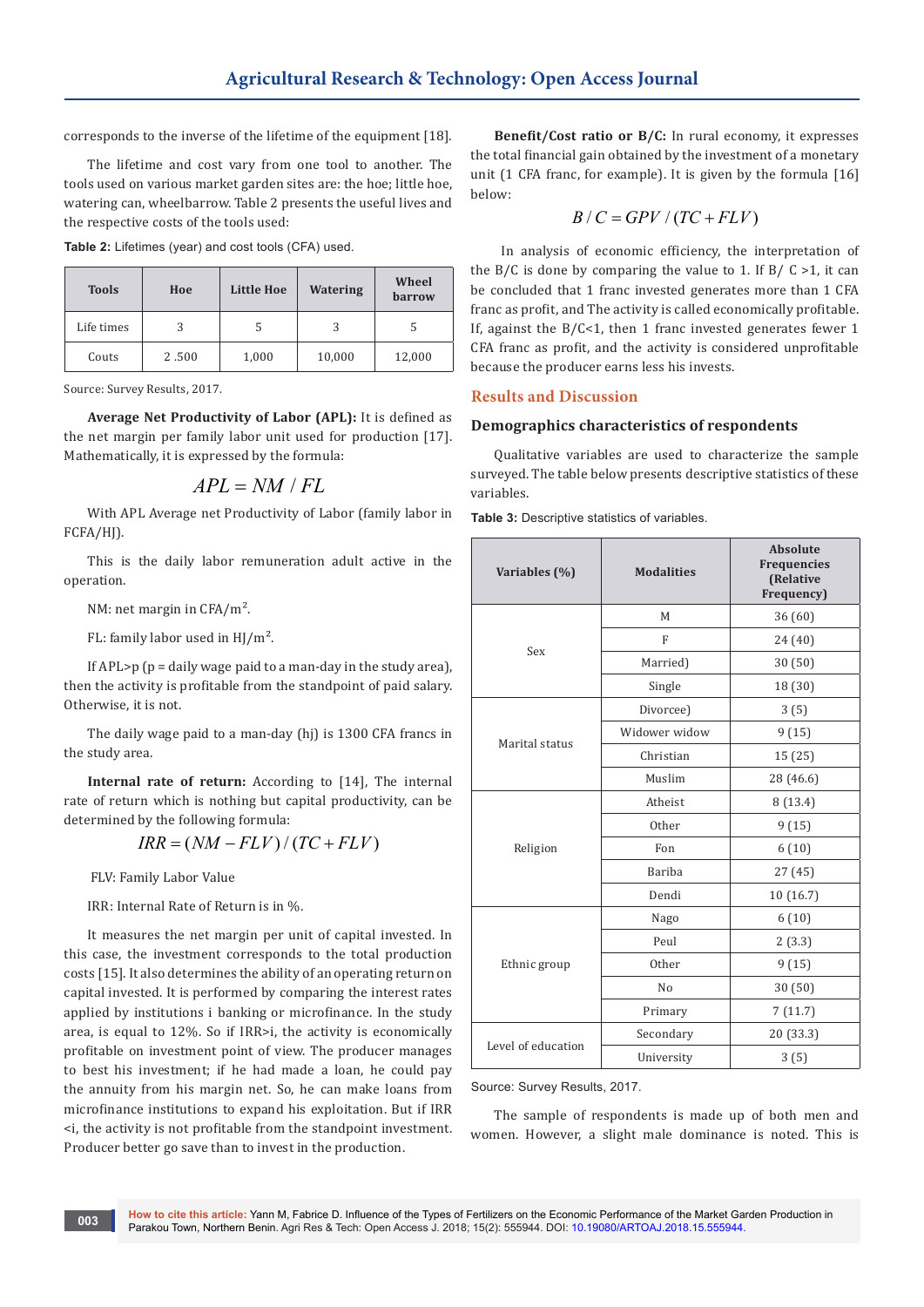explained by the abandonment of gardening activities of these women because of the drought. In the study area, we find (06) six races with a dominance of Bariba. The observation units are predominantly Muslim and married for most. This is justified by the fact that Parakou since its origin is recognized as a Muslim majority city. The level of education is of great importance in the management of operations. In addition, market gardening is as a job opportunity for this population with low level of education [19]. In the study area, all levels of education are represented. However, most producers have no level of education (Table 3).

#### **Economic performance of carrot production**

**Yields carrot production:** The carrot yields in the study area vary around  $1\text{kg}/\text{m}^2$ . Note that chemical production gives the highest yields (Table 4). However, the difference between the yields of the carrot according to the types of fertilizer is not statistically significant (p>0.10). According to the farmers's explanations, production of carrots is not too demanding on soil fertility, but rather permanent water availability. Therefore, the performance difference is not felt when going from a cultural practice to another.

**Table 4:** Carrot Yields (Kg/m²) according to the types of fertilizer.

|                 | <b>Types of fertilizer</b> |                 |                 |                      |
|-----------------|----------------------------|-----------------|-----------------|----------------------|
| Yield $(Kg/m2)$ | <b>Biological</b>          | <b>Chemical</b> | <b>Together</b> | <b>Significances</b> |
|                 | 0.882                      | 0.978           | 0.9303          | 0.83                 |
|                 |                            |                 |                 |                      |

Source: Survey Results, 2017.

**Variable costs, fixed costs total costs and carrot production:** Analysis of the results presented in Table 5 shows that the costs of carrot production as a whole are particularly high. By the analysis according to the types of fertilizers used, it is found that the production based on chemical fertilizers has some higher variable costs as biological and this difference is statistically significant at the  $1\%$  level (p<0.01). However, the variable costs in the market garden production are mainly related to the acquisition of pesticides and seeds. These

require significant capital. Unlike production based on organic fertilizers which used organic fertilizers (compost, animal manure, etc.) that are self-produced by market gardeners. Table 5 also reveals that there is no significant difference between the fixed production costs according to the types of fertilizers (p>0.10). The total cost is only a sum of fixed costs and variable costs, they behave exactly as the variable costs described above.

results are explained by the fact that in the production based on chemical fertilizers, chemical fertilizers are purchased and

**Table 5:** Economic performance indicators by type of fertilizer.

| Costs (fcfa/m <sup>2</sup> ) | <b>Types of Fertilizer</b> |          |                 |                      |
|------------------------------|----------------------------|----------|-----------------|----------------------|
|                              | <b>Biological</b>          | Chemical | <b>Together</b> | <b>Significances</b> |
| <b>VC</b>                    | 21.753                     | 55.797   | 38.775          |                      |
| FC.                          | 39.717                     | 48.903   | 44.32           | 0.183                |
| <b>TC</b>                    | 61.49                      | 104.7    | 83.095          |                      |

Source: Survey Results, 2017.

#### **Net Margin (NM)**

Table 6 shows that all net margins are positive. This means that gross products value arrive to cover production costs (variable costs and fixed costs). The production of carrot is economically profitable. This result concords with that obtained by [16] who found that the market garden production is

economically profitable on net margin perspective. However, there are disparities depending on the type of fertilizer used. Net margin for the carrot production based on organic fertilizers is higher than production based on chemical fertilizers. The difference between the net margins is statistically significant at the  $1\%$  level (p < 0.01). The carrot production using organic fertilizer is more profitable than those using chemical fertilizers.

**Table 6:** Economic performance indicators by type of fertilizer.

| <b>Performance Indicators</b> | <b>Types of Fertilizer</b> |           |                 |                      |
|-------------------------------|----------------------------|-----------|-----------------|----------------------|
|                               | <b>Biological</b>          | Chemical  | <b>Together</b> | <b>Significances</b> |
| <b>NM</b>                     | 203.17624                  | 139.96648 | 171.57136       | 0.002                |
| APL                           | 1589.93                    | 1117.78   | 1353.8607       | 0.055                |
| <b>IRR</b>                    | 1.655                      | $-0.362$  | 0.2567          | 0.196                |
| B / C                         | 1.5619                     | 0.9514    | 1.2567          | 0.012                |

Source: Survey Results, 2017.

**004**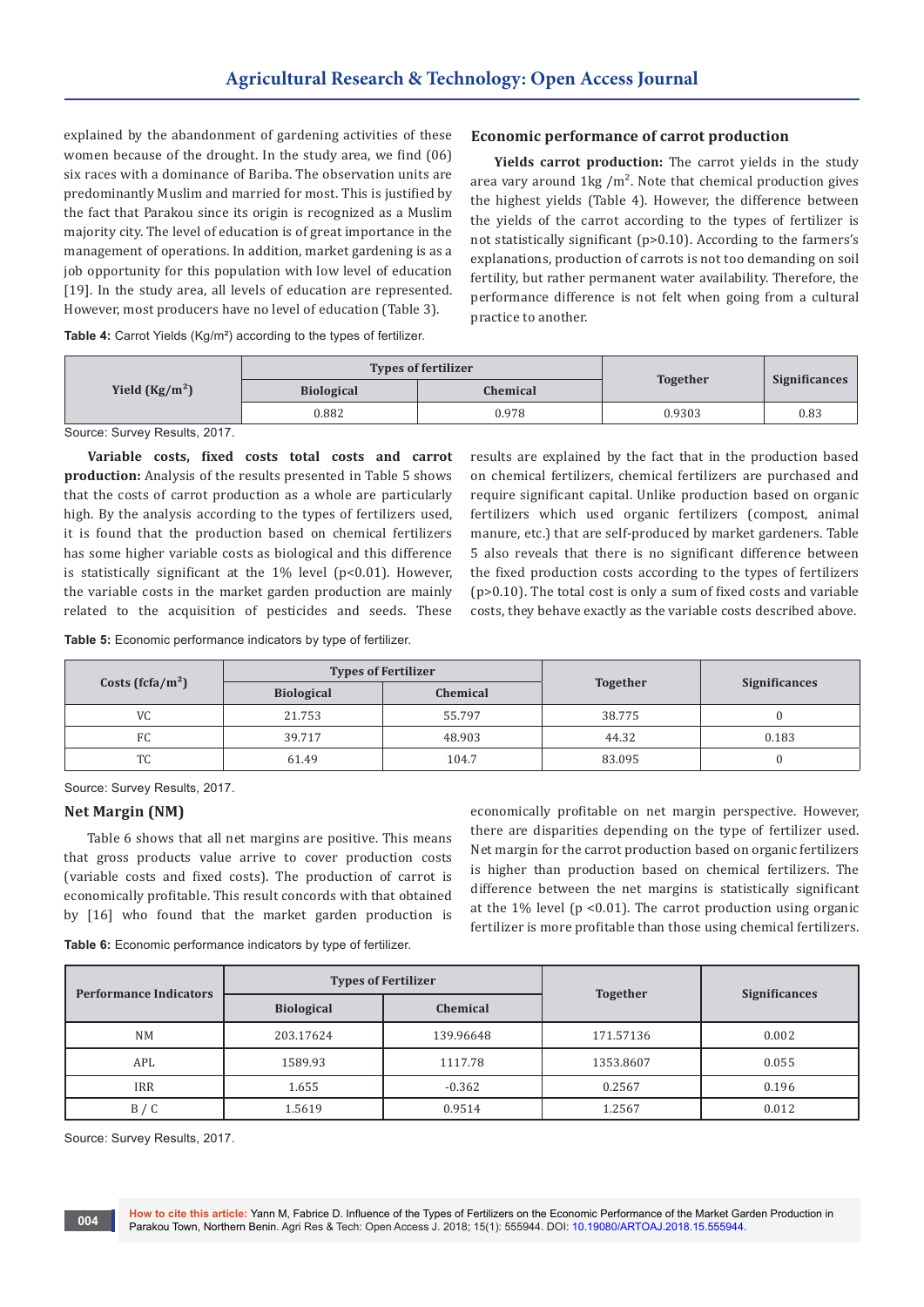#### **Average Productivity of Labor (APL)**

It is found that the average labor productivity in the carrot production as a whole is greater than the opportunity cost of labor is 1300 FCFA in the study area. This indicates that the carrot production provides good remuneration of family labor to the farmer. It is therefore advantageous for him to produce on his own account rather than sell his labor force to the outside. These results confirm those obtained by [15].

Production with organic fertilizer has a higher average labor productivity than the cost of labor in the town of Parakou (1589.93>1300) as opposed to the production based on chemical fertilizers (1117.78<1300). The production based on chemical fertilizers is not profitable from the standpoint average labor productivity. Furthermore, a comparison of average labor productivities of the two types of fertilizer shows that production using organic fertilizers is higher profitable than productionbased on chemical fertilizers. This difference is statistically significant at 10% level (p<0.10).

#### **Internal Rate of Return (IRR)**

The internal rate of the carrot return is greater than the interest rate in the study area (25.67% >12%). The carrot production is thus economically profitable (IRR perspective). Thus, if the carrot producers had to make loans at microfinance institutions for their vegetable production, they could repay the interest payable.

Production based on organic fertilizer has a greater IRR than the interest rate used in the commune of Parakou (16.55%>12%) as opposed to production based on chemicalfertilizers (-36.20%<12%). The production based on chemical fertilizers is not profitable from the standpoint internal rate of return. Moreover, a comparison between the internal rates of return of the two types of fertilizer shows that production using organic fertilizers is higher than those using chemical fertilizers. Note that this difference is not statistically significant (p>0.10).

#### **Benefit/cost ratio (B/C)**

The benefit/cost obtained is greater than 1. The production of the carrot is financially profitable from the standpoint benefit/ cost ratio. Therefore, when farmers invest 1 FCFA, they earn on average 1.25 FCFA. These results are in the same direction then [16] who found that the market garden production is financially profitable in the North East of Benin.

 Production with organic fertilizer has a cost/benefit ratio (1.5619) Greater than 1 unlike production based chemical fertilizers (0.9514). The production based on chemical fertilizers is not profitable from the standpoint benefit/cost ratio. Moreover, comparing the benefit/cost ratio of the two types of fertilizer, it is showed that the production with organic fertilizers is higher profitable than production based on chemical fertilizers. This difference is statistically significant at the 5% level (p<0.05).

### **Conclusion**

The production of the carrot is economically and financially profitable in the town of Parakou. It appears from analyzes that organic fertilizers improve more the profitability of this production. The calculated indicators (net margin, average labor productivity, internal rate of return and the benefit / cost) are more efficient to the production based on organic fertilizers. So, the market gardeners of the commune of Parakou should resort to the use of organic fertilizers to improve the profitability of their production. In addition, the use of organic fertilizers allows farmers to maintain / improve soil fertility.

#### **References**

- 1. [Bognini S \(2010\) Cultures maraich](https://www.memoireonline.com/02/12/5258/m_Cultures-maraicirccheres-et-securite-alimentaire-en-milieu-rural4.html)ères et sécurité alimentaire en milieu rurale. Thèse d'ingé[nieur agronome p. 116.](https://www.memoireonline.com/02/12/5258/m_Cultures-maraicirccheres-et-securite-alimentaire-en-milieu-rural4.html)
- 2. MAHRH (2007) Analyse de la filiè[re maraichage au Burkina Faso. Bur](http://www.fao.org/docs/up/easypol/887/analyse-filiere-maraichage_107fr.pdf)[kina Faso, West Africa, p.112.](http://www.fao.org/docs/up/easypol/887/analyse-filiere-maraichage_107fr.pdf)
- 3. [Kanda M, Akpavi S, Wala K, Djaneye-Boundjou G, Akpagana K \(2014\)](https://www.ajol.info/index.php/ijbcs/article/view/104039)  Diversité des espèces cultivées et contraintes à [la production en agri](https://www.ajol.info/index.php/ijbcs/article/view/104039)culture maraîchè[re au Togo. Int J Biol Chem Sci 8\(1\): 115-127.](https://www.ajol.info/index.php/ijbcs/article/view/104039)
- 4. [Koc M, Macrae R, Lun JA, Welsh J \(2006\) Armer les Villes contre la Faim](https://idl-bnc-idrc.dspacedirect.org/handle/10625/29661)  : Syst*è*[mes Alimentaires Urbains Durables. CRDI p. 260.](https://idl-bnc-idrc.dspacedirect.org/handle/10625/29661)
- 5. Kone D, Cisse G, Seignez C, Holliger C (2000) Le lagunage à macrophytes et l'irrigation en maraîchage: étude d'une station expérimentale à Ouagadougou. Info CREPA 31: 4-10.
- 6. COSELAG (2016) Co-Conception des critères de Sélection variétale des légumineuses **à** graines pour des systèmes agricoles et agro-alimentaires durables. Paris, France, p.129.
- 7. MUHA (2015) Budget programme 2016-2018. Bénin, p. 125.
- 8. Agbossou KE, Sanny MS, Zokpodo B, Ahamide B, Guedegbe HJ (2003) Evaluation qualitative de quelques l*é*gumes sur le p*é*rim*è*tre mara*î*cher de Hou*é*yiho, à Cotonou au sud-Bénin. Bulletin de la Recherche Agronomique du Benin 42: 12.
- 9. ILC et Agter (2009) Pressions commerciales sur la terre dans le monde : problématique et cadre conceptuel d'*é*tude pour l'ILC. Rapport, p. 27.
- 10. Singbo A, Nouhoheflin T, Idrissou L (2004) Etude des perceptions sur les ravageurs des légumes dans les zones urbaines et périurbaines du sud Bénin. Projet Légumes de qualité, Rapport d'activités, IITA-IN-RAB-OBEPAB, p. 21.
- 11. Muzingu BD (2005) Ynamiques d'une agriculture urbaine à Kinshasa RDC Alternative à l'insécurité alimentaire : Cas de la filière maraîchère. Gembloux, Mémoire présenté en vue de l'obtention du Diplôme interuniversitaire d'études approfondies en Développement, Environnement et Sociétés (FUSAGX, UCL, ULg, FUL et FUCAM), p. 75.
- 12. Tollens E (2004) Les d**é**fis : S**é**curit**é** alimentaire et cultures de rente pour l'exportation Principales orientations et avantages comparatifs de l'Agriculture en R.D. Congo. Département d'Economie Agricole et de l'Environnement, Katholieke Universiteit Leuven, Working Paper, 86 **:** 76.
- 13. Ouattara B (2009) Analyse diagnostic du statut organique et de l'état structural des sols des agrosystèmes cotonniers de l'ouest du Burkina Faso (Terroir de Bondoukui). Thèse de Doctorat en sciences naturelles, Université Polytechnique de Bobo Dioulasso, Institut du Développement Rural, p. 186.
- 14. [Paraïso A, Yabi JA, Sossou A, Yegbemey R \(2012\) Rentabilit](https://www.ajol.info/index.php/asab/article/view/106721)é conomique et financiè[re de la production cotonni](https://www.ajol.info/index.php/asab/article/view/106721)ère à Ouaké au Nord-Est du Bé-